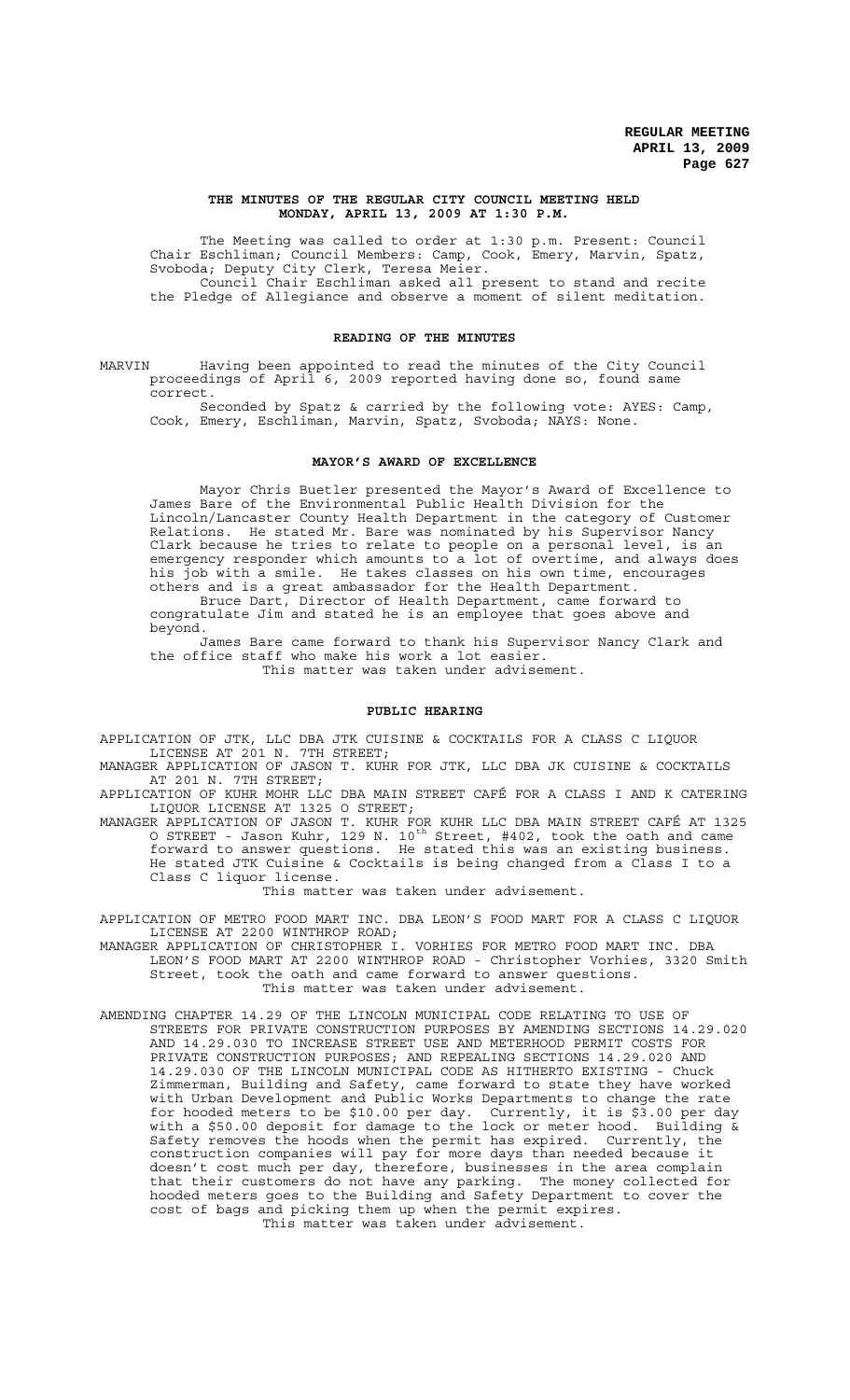MISC. 09003 - AMENDING TITLE 26 OF THE LINCOLN MUNICIPAL CODE RELATING TO THE LAND SUBDIVISION ORDINANCE BY ADDING A NEW SECTION 26 .07.013 TO ADD A DEFINITION FOR ACCESS ROAD; AMENDING SECTION 26.11.060 TO MODIFY THE PROCEDURES TO APPEAL FROM FINAL ACTION OF THE PLANNING DIRECTOR; AMENDING SECTION 26.23.140 TO MODIFY THE REQUIREMENT THAT EVERY LOT SHALL FRONT UPON AND HAVE ACCESS TO A PUBLIC STREET FOR LOTS WHICH FRONT UPON A MAJOR STREET; AMENDING SECTION 26.31.010 TO MODIFY THE REQUIREMENTS FOR GRANTING A WAIVER OF LAND SUBDIVISION REQUIREMENTS; AND REPEALING SECTIONS 26.11.060, 26.23.140, AND 26.31.010 OF THE LINCOLN MUNICIPAL CODE AS HITHERTO EXISTING - Marvin Krout, Director of Planning, came forward stating there are four parts to the subdivision amendments all in the nature of streamlining being proposed. The most significant is frontage and access to lots. These changes will provide more flexibility in older, commercial or industrial areas particularly along a major street to try to consolidate access to have potential for multiple lots to share one access point without requiring a frontage road but, instead by a private road or access easement. The second amendment is also proposed to remove the word frontage road to access road meaning something that could be a public or private street. The third amendment gives the Planning Director the option to decide whether or not this case is important enough to carry on an appeal to the City Council. The fourth amendment would get rid of the 14 day waiting period and allow only the subdivider to appeal the Planning Directors decision if he is not happy with the conditions of approval or recommend denial of the final plat. The neighbors are not notified of final plats because the purpose of the final plat is to find that everything is consistent with the preliminary plat and all the other zoning standards and regulations of the City.

This matter was taken under advisement.

AMENDING CHAPTER 14.32 OF THE LINCOLN MUNICIPAL CODE RELATING TO SPECIAL EVENTS BY AMENDING SECTION 14.32.020 TO REVISE THE DEFINITION OF SPECIAL EVENT TO PROVIDE THAT THE DEFINITION NOT BE LIMITED TO USES CURRENTLY SET FORTH IN THAT SECTION; AMENDING SECTION 14.32.070 TO EXPAND THE PUBLIC SPACE IN WHICH NO SPECIAL PERMIT SHALL BE ISSUED BEGINNING AT 12:30 A.M. THE DAY OF ANY UNIVERSITY OF NEBRASKA HOME FOOTBALL GAME AND CONTINUING THROUGH 6:30 A.M. THE FOLLOWING DAY; AND REPEALING SECTIONS 14.32.020 AND 14.32.070 OF THE LINCOLN MUNICIPAL CODE AS HITHERTO EXISTING - Rick Hoppe, Mayor Chief of Staff, came forward to explain the Special Event definition is to be revised to accommodate such events as the European Motorcycle night which would not be allowed under the current definition. This event would be a benefit to the Haymarke current definition. This event would be a benefit to the Haymarket<br>I have the final say. The issue of Special Events area. The Mayor will have the final say. The issue of Special Events during the Nebraska home football games will be discussed further by the Public Works Department and the Mayor's office.

Richard Esquivel, 733 Cumings St., questioned the amendment restricting Special Permits during the Nebraska football game. Dan Marvin, Council Member, explained the portion of the amendment to Chapter 14.32 of the Lincoln Municipal Code will be removed from this legislation.

This matter was taken under advisement.

WAIVER NO. 09001 - REQUEST OF THE PLANNING DIRECTOR TO WAIVE THE REQUIREMENTS OF THE LAND SUBDIVISION ORDINANCE FOR PAVING OF Q STREET, INSTALLATION OF SIDEWALKS ON Q STREET AND NORTH 36TH STREET, AND THE INSTALLATION OF A STREET TREE WITHIN SPAHN ADDITION, GENERALLY LOCATED AT NORTH 36TH STREET AND Q STREET - Marvin Krout, Director of Planning, came forward to explain that Mr. Spahn's lot is split and wants to relocate the internal lot line to be able to have a lot that is considered a buildable lot. The way the lots are today he cannot sell off two portions of two lots. He has to subdivide which creates a lot that is buildable for a second unit on his property. He previously had been denied waivers of the street tree, sidewalks, and the paving. Plats go away after one year if there has been no action and are sitting there as inactive. The final plat does not meet the requirements of the Subdivision Ordinance and does not meet the Subdivision Agreement so Mr. Spahn was to file a request to waive the street paving requirement. He wouldn't be charged a fee for the application and he would be supported by the Planning Department for the waiver of the street paving. His bond is still on file so it is recommended the bond continue to be held until he can sell the lot and then someone else will take on the financial obligation of building the sidewalk and planting one tree in connection with building their house, but he wouldn't sign the application prepared by Planning Department. The Planning Director initiated the application to get it before the Planning Commission who approved the street paving waiver, but denied waiver for sidewalk and one street tree. If the waiver to the sidewalk and street tree is granted the bond would be returned to Mr. Spahn.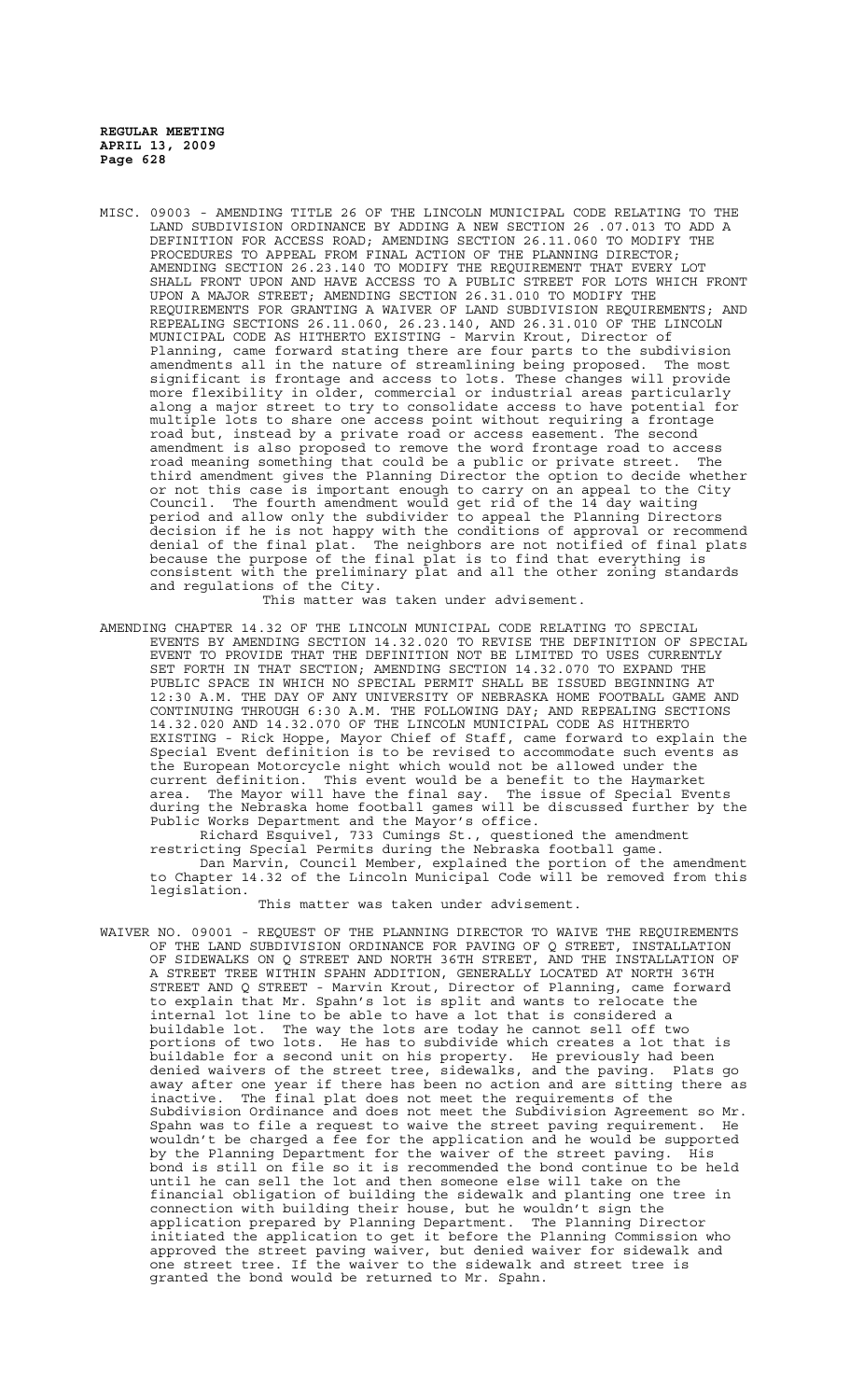Gerald Spahn, 3528 Q Street, came forward to request the waiver of paving, sidewalks, and installation of a street tree within Spahn Addition because it would be a financial burden at this time due to the uncertain economy. The sidewalks will be put in at some point. If the sidewalks were put in before the property was developed they could be damaged when development begins and is difficult to know where to place the tree until it is developed. If he would sell this property the owners would then be responsible for these requirements.

Rick Peo, Assistant City Attorney, stated there are two choices to grant the waiver of the sidewalk; it could be an absolute waiver not to do it at all or waive the time line to have it installed by modifying the four year period of time until the lot is developed. Developed would be interpreted as at the time of the building permit request. This matter was taken under advisement.

APPROVING A FUNDING AGREEMENT BETWEEN THE CITY AND STATE DEPARTMENT OF ROADS SO THAT THE IDENTIFIED PROJECTS WILL BE ELIGIBLE FOR FEDERAL HIGHWAY STIMULUS FUNDS PROVIDED BY THE AMERICAN RECOVERY AND REINVESTMENT ACT OF 2009 FOR A SIX-LANE DIVIDED CONCRETE PAVEMENT, PROJECT NO. LCLC-55(168), ANTELOPE VALLEY NORTH/SOUTH ROADWAY, P STREET TO VINE STREET - Rick Peo, Assistant City Attorney, came forward to state Public Works Department has requested a delay for one week to be able to add additional requirements to the agreement. It was suggested that Engineering Services be asked to go back to making the curbs straight so they won't get dinged by the snow plows.

This matter was taken under advisement.

APPROVING THE CREEKSIDE VILLAGE REDEVELOPMENT AGREEMENT BETWEEN THE CITY AND CREEKSIDE VILLAGE, LTD., RELATING TO THE REDEVELOPMENT OF PROPERTY GENERALLY LOCATED ON THE WEST SIDE OF 10TH AND MILITARY ROAD - David Landis, Director of Urban Development, came forward relating the building on this property is dangerous and a nuisance so would remove the asbestos and demolish the building. This redevelopment would be 60 rental units, one or two bedrooms, for individuals who are at 60% median income or less. There will be an additional ten units that will be rent to own townhomes. The rent money is put aside for an eventual down payment when the NIFA program allows the tenant to do so. The large majority of the financing to make this happen are from NIFA loans which are binding on the developer and goes with the land if the developer should sell. They will be rent to own with the money paid to be used for a down payment for a NIFA loan which is binding on the developer. There would be an investment of \$8.5 million with the use of TIF in the amount of about \$720,000. This will include parting with five acres of land which is valued at \$380,000. In exchange for the land the asbestos will be removed at a cost of \$135,000, demo the property at \$115,000, grade and make available for construction at a cost of \$80,000 and will renovate the park at about \$50,000 all for the total of \$380,000. No net rise in the flood plain has been met. Court Street is a public road at urban standards.

Fred Hoppe, Hoppe Brothers, 6100 S. 58<sup>th</sup> Street, Ste. C, came forward as the developer stating of the 60 rental units 20 will be targeted for persons with mental illness in conjunctions with CenterPointe who will have a staff person on site to work with and provide supportive services for those persons. The 10 townhomes will be rented to families for the 15 compliance period of the low income tax credit program. At the end of that period the occupants of the townhome will be offered the opportunity to buy those units. There will be covenants that will monitor this as well as annual income monitoring and regular compliance checks with the low income tax program. The State Games and Parks Department have designed a shooting range for small arms and an archery range around  $40^{\text{th}}$  Street and Superior. This matter was taken under advisement.

# **\*\* END OF PUBLIC HEARING \*\***

**TOOK BREAK 3:23 P.M. RECONVENED 3:30 P.M.**

(Jonathan Cook arrived from break after the fourth item was voted upon.)

#### **COUNCIL ACTION**

# **REPORTS OF CITY OFFICERS**

RESOLUTION ASSESSING THE COSTS OF THE NORTH  $27^{TH}$  STREET MAINTENANCE BUSINESS IMPROVEMENT DISTRICT AGAINST THE BENEFITTED PROPERTIES - CLERK read the following resolution, introduced by John Spatz, who moved its adoption: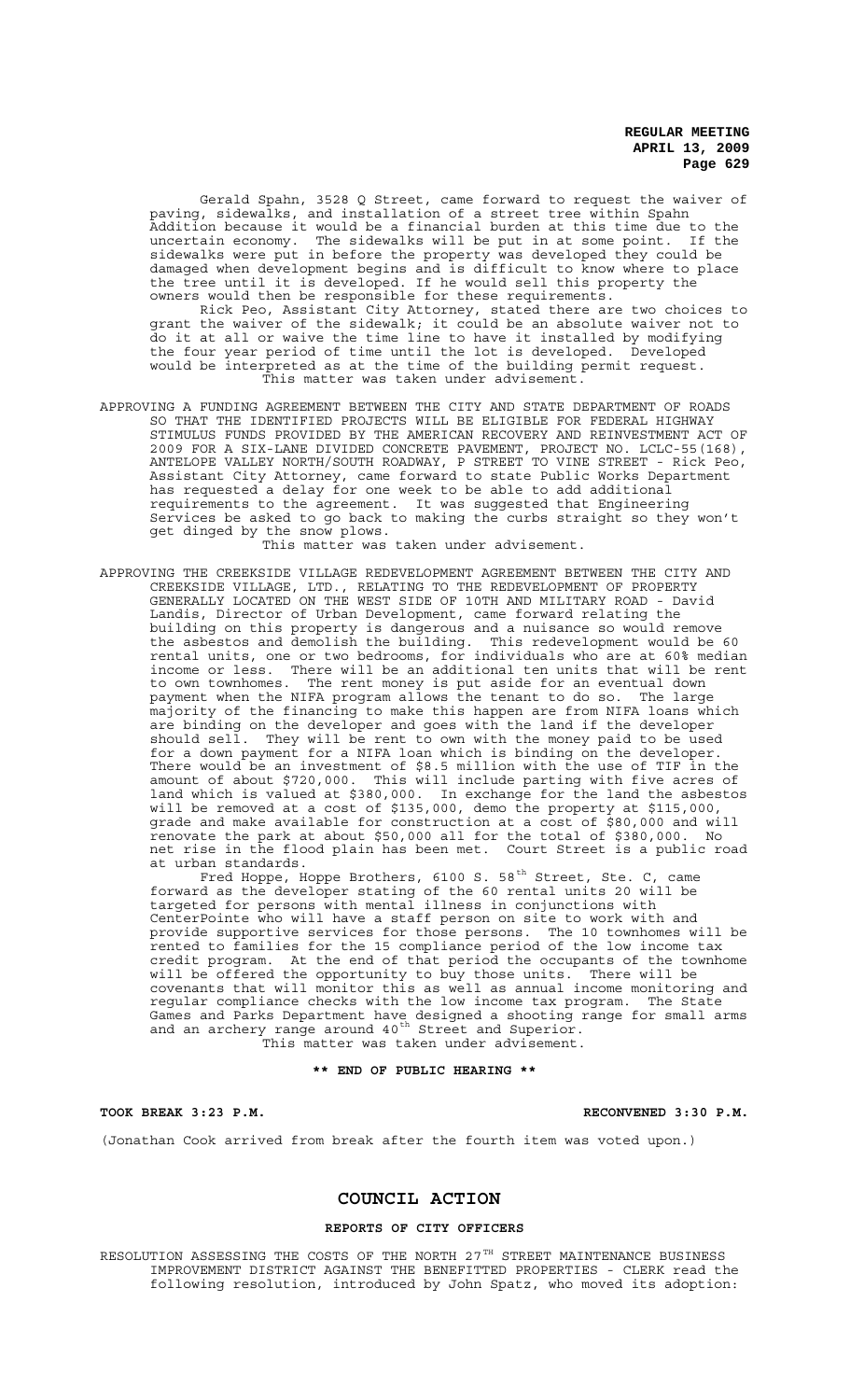A-85276 BE IT RESOLVED by the City Council of the City of Lincoln, Nebraska, that: 1. The cost of providing for the maintenance of certain public facilities in the North 27th Street Maintenance Business Improvement District including: a. Litter and refuse removal from sidewalks, planting areas, and beautification areas within the public right-of-way; b. Care and maintenance, including replacement, of all landscaping, including watering, fertilizing, weeding, pruning, spraying, and removal and replacement of dead plantings; c. Maintenance (excluding repair) of sidewalks; d. General maintenance of median signs including repair and repainting; including the employment of or contracting for personnel, to provide for any service as may be necessary or proper to carry out the purposes of the Business Improvements District Act and cost incidental thereto, be and the same is hereby assessed upon the property in said district described in the proposed Distribution of Assessment attached to this resolution, marked "Proposed Distribution of Assessment of the North

27th Street Maintenance Improvement District" and made a part hereof; 2. The cost of said activities is the sum of \$14,198.12. 3. The property set forth in the proposed Distribution of

Assessment is specially benefitted by such activities and improvement.

 4. Each piece and parcel of property described is specially benefitted in the amount set forth therein, and no property is taxed more than the special benefits accruing thereto by reason of said activities and improvements.

5. The cost of said activities and improvements is hereby apportioned and assessed upon the several pieces and parcels of property in said district in the manner and amount set forth in the proposed Distribution of Assessment of the North 27th Street Maintenance Improvement District.

BE IT FURTHER RESOLVED that the City Clerk be and is hereby directed to record this resolution in the minutes of the City Council with the vote thereon by yeas and nays.

BE IT FURTHER RESOLVED that the City Council sit as a Board of Equalization for the purpose of equalizing said assessments on the 27th day of April, 2009, at 5:30 p.m., with adjournments from day to day until the work of equalizing said assessments shall be completed. Introduced by John Spatz

Seconded by Svoboda & carried by the following vote: AYES: Camp, Emery, Eschliman, Marvin, Spatz, Svoboda; NAYS: None; ABSENT: Cook.

RESOLUTION ASSESSING THE COSTS OF THE UNIVERSITY PLACE MAINTENANCE BUSINESS IMPROVEMENT DISTRICT AGAINST THE BENEFITTED PROPERTIES - CLERK read the following resolution, introduced by John Spatz, who moved its adoption:<br>A-85277 BE IT RESOLVED by the City Council of the City of Lincoln. BE IT RESOLVED by the City Council of the City of Lincoln,

Nebraska, that:

1. The cost of providing for the maintenance of certain public facilities in the University Place Maintenance Business Improvement District including:

a. Litter and refuse removal from sidewalks, planting areas, and beautification areas within the public right-of-way;

- b. Care and maintenance, including replacement, of all landscaping, including watering, fertilizing, weeding, pruning, spraying, and removal and replacement of dead plantings;
- c. Maintenance (excluding repair) of sidewalks;

d. General maintenance of median signs including repair and repainting;

including the employment of or contracting for personnel, to provide for any service as may be necessary or proper to carry out the purposes of the Business Improvements District Act and cost incidental thereto, be and the same is hereby assessed upon the property in said district described in the proposed Distribution of Assessment attached to this resolution, marked "Proposed Distribution of Assessment of the University Place Maintenance Improvement District" and made a part hereof;

2. The cost of said activities is the sum of \$12,315.03. 3. The property set forth in the proposed Distribution of Assessment is specially benefitted by such activities and improvement.

 4. Each piece and parcel of property described is specially benefitted in the amount set forth therein, and no property is taxed more than the special benefits accruing thereto by reason of said activities and improvements.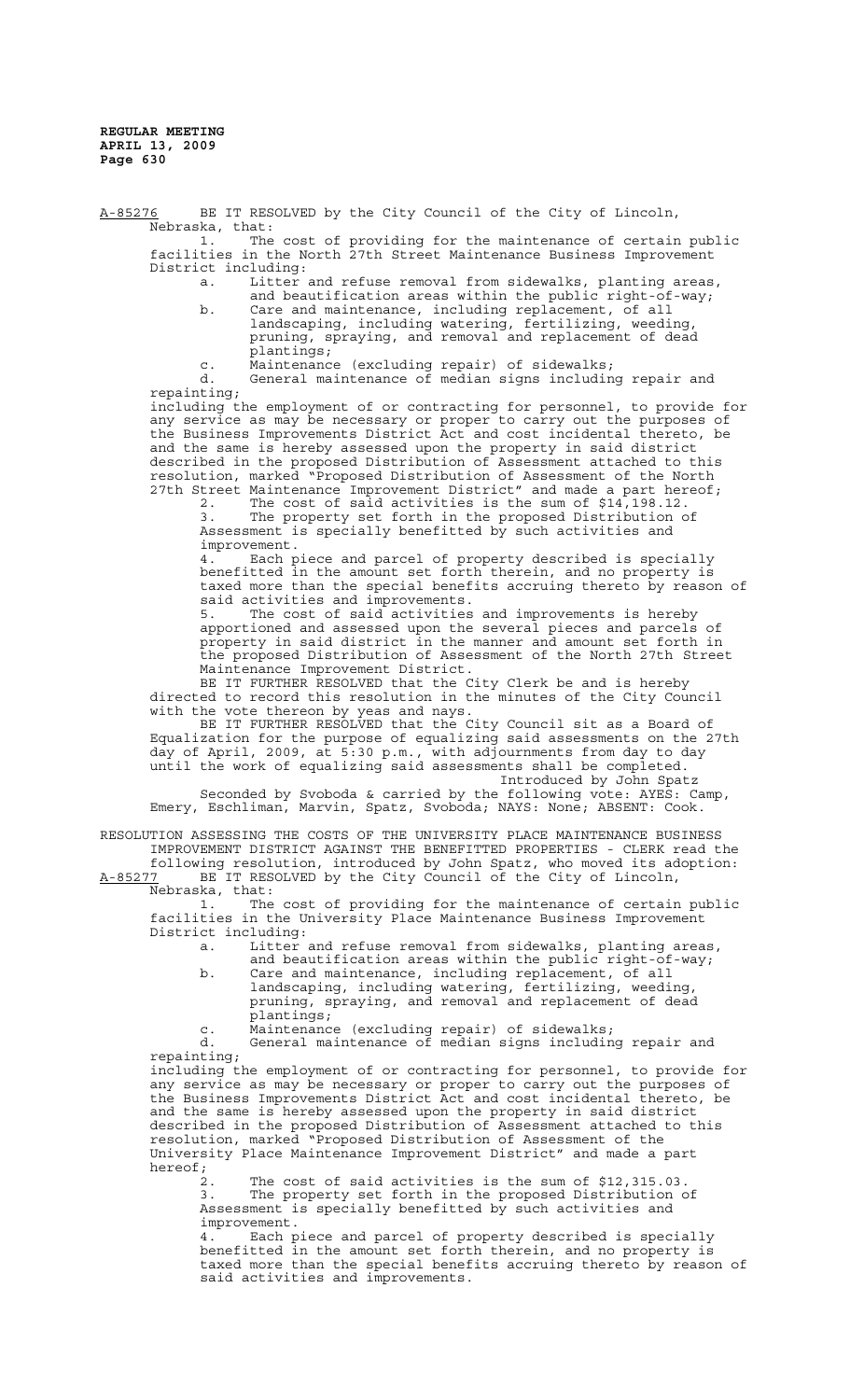The cost of said activities and improvements is hereby apportioned and assessed upon the several pieces and parcels of property in said district in the manner and amount set forth in the proposed Distribution of Assessment of the University Place Maintenance Improvement District.

BE IT FURTHER RESOLVED that the City Clerk be and is hereby directed to record this resolution in the minutes of the City Council with the vote thereon by yeas and nays.

BE IT FURTHER RESOLVED that the City Council sit as a Board of Equalization for the purpose of equalizing said assessments on the 27th day of April, 2009, at 5:30 p.m., with adjournments from day to day until the work of equalizing said assessments shall be completed. Introduced by John Spatz

Seconded by Svoboda & carried by the following vote: AYES: Camp, Emery, Eschliman, Marvin, Spatz, Svoboda; NAYS: None; ABSENT: Cook.

- CLERK'S LETTER AND MAYOR'S APPROVAL OF ORDINANCES AND RESOLUTIONS PASSED BY COUNCIL ON MARCH 30, 2009 - CLERK presented said report which was placed on file in the Office of the City Clerk.
- LINCOLN WATER & WASTEWATER SYSTEM RECAPITULATION OF DAILY CASH RECEIPTS FOR MARCH 2009 - CLERK presented said report which was placed on file in the Office of the City Clerk. **(8-71)**
- APPROVING THE DISTRIBUTION OF FUNDS REPRESENTING INTEREST EARNINGS ON SHORT-TERM INVESTMENTS OF IDLE FUNDS DURING THE MONTH ENDED FEBRUARY 28, 2009 - CLERK read the following resolution, introduced by John Spatz, who moved its adoption:

A-85278 BE IT RESOLVED by the City Council of the City of Lincoln, Nebraska:

That during the month ended February 28, 2009, \$472,318.16 was earned from the investments of "IDLE FUNDS". The same is hereby distributed to the various funds on a pro-rata basis using the balance of each fund and allocating a portion of the interest on the ratio that such balance bears to the total of all fund balances.

Introduced by John Spatz Seconded by Svoboda & carried by the following vote: AYES: Camp, Emery, Eschliman, Marvin, Spatz, Svoboda; NAYS: None; ABSENT: Cook.

- REPORT OF FRANCHISE TAX OF BLACK HILLS/NEBRASKA GAS UTILITY CO., LLC FOR THE MONTH OF FEBRUARY 2009 - CLERK presented said report which was placed on file in the Office of the City Clerk. **(16-1)**
- REPORT OF EMERGENCY 911 OCCUPATION TAX FOR JANUARY 2009: VONAGE AMERICA, VONAGE AMERICA; FEBRUARY 2009: NETWORKS GROUP, VONAGE AMERICA, VONAGE AMERICA - CLERK presented said report which was placed on file in the Office of the City Clerk. **(20)**
- REPORT OF TELECOMMUNICATION OCCUPATION TAX FOR THE MONTHS OF OCT. DEC. 2008: NETWORK US; JANUARY 2009: WINDSTREAM NEBRASKA, WINDSTREAM SYSTEMS OF THE MIDWEST, NEXTEL, SPRINT, SPRINT SPECTRUM, NEBRASKA TECHNOLOGY & TELECOMM., NEW CINGULAR WIRELESS, USCOC OF GREATER IOWA, AT&T COMM. OF MIDWEST, TWC DIGITAL PHONE, VERIZON WIRELESS, CIMCO, IBM GLOBAL, NETWORK BILLING, QUANTUM SHIFT, TON SERVICES, KDDI AMERICA, NOS, NOSVA, NORSTAN NETWORK, BUSINESS, MCLEODUSA, WORKING ASSETS FUNDING, ONSTAR, VIRGIN MOBILE USA, ACN, UCN, CELLCO PARTNERSHIP, QWEST, GLOBAL CROSSING, GRANITE, TELECORP, BROADWING, SPECTROTEL, PRIMUS, VERIZON SELECT, TRANS NATIONAL, SIOUX CITY MSA, OMAHA CELLULAR, GLOBALSTAR USA, BROADBAND DYNAMICS, VERIZON LONG DISTANCE, USCOC OF NE/KS, XO COMM., EARTHLINK, NEW EDGE, VOICECOM, TCG OMAHA, TRACFONE WIRELESS, INTELLICALL OPERATOR, CINCINNATI BELL ANY DISTANCE, ATI; FEBRUARY 2009: TWC DIGITAL PHONE, AT&T OF MIDWEST, 8X8, QWEST, BUDGE T PREPAY, AT&T OF MIDWEST, COMTEL TELCOM ASSETS, LEVEL 3, LEVEL 3, ACN, GRANITE, ALLTEL, ALLTEL OF NE, D&D, NEXTEL, SPRINT SPECTRUM, CRICKET, SPRINT, MCI, SBC LONG DISTANCE, COVISTA, YESTEL USA, WHOLESALE CARRIER, NOS, GLOBALCOM, FIRST COMM., 360NETWORKS (USA), BUS INESS, NEXTEL WEST, BT AMERICAS, UNITE PRIVATE NETWORKS, ATS MOBILE, LIGHTYEAR NETWORK SOLUTIONS, TRI-M, ZONE, ENHANCED, GTC - CLERK presented said report which was placed on file in the Office of the City Clerk. **(20)**

#### **PETITIONS & COMMUNICATIONS**

THE FOLLOWING HAVE BEEN REFERRED TO THE PLANNING DEPT.: Special Permit 08017A - App. of Gana Trucking & Excavating, Inc. for an amendment to continue the excavation of sand, gravel and soil on property at Bluff Road and Highway 77.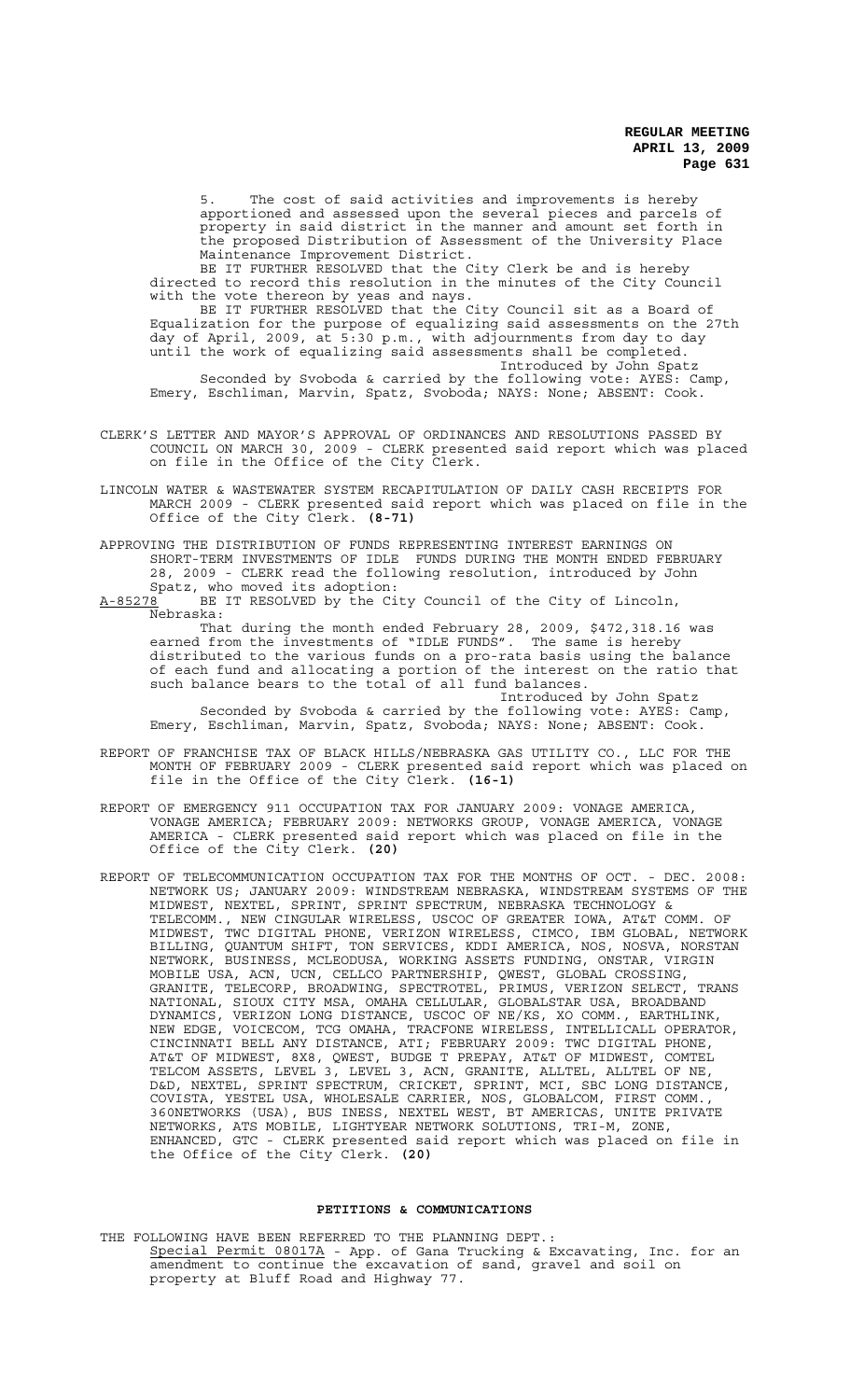Special Permit 09007 - App. of EcoTech Energy Solutions for a wind turbine with request to waive the maximum elevation from 40' to 50' on property at 600 N. Cotner Boulevard.

#### **MISCELLANEOUS REFERRALS - NONE**

#### **LIQUOR RESOLUTIONS**

APPLICATION OF JTK, LLC DBA JTK CUISINE & COCKTAILS FOR A CLASS C LIQUOR LICENSE AT 201 N. 7TH STREET - CLERK read the following resolution, introduced by Jon Camp, who moved its adoption for approval:

A-85279 BE IT RESOLVED by the City Council of the City of Lincoln, Nebraska:

That after hearing duly had as required by law, consideration of the facts of this application, the Nebraska Liquor Control Act, and the pertinent City ordinances, the City Council recommends that the application of JTK, LLC dba JTK Cuisine & Cocktails for a Class "C" liquor license at 201 N. 7th Street, Lincoln, Nebraska, for the license period ending October 31, 2009, be approved with the condition that the premise complies in every respect with all city and state regulations. The City Clerk is directed to transmit a copy of this resolution to the Nebraska Liquor Control Commission.

Introduced by Jon Camp Seconded by Svoboda & carried by the following vote: AYES: Camp, Emery, Eschliman, Marvin, Spatz, Svoboda; NAYS: None; ABSENT: Cook.

MANAGER APPLICATION OF JASON T. KUHR FOR JTK, LLC DBA JK CUISINE & COCKTAILS AT 201 N. 7TH STREET - CLERK read the following resolution, introduced by Jon Camp, who moved its adoption for approval:

 $A-85280$  WHEREAS, JTK, LLC dba JTK Cuisine & Cocktails located at 201 N. 7th Street, Lincoln, Nebraska has been approved for a Retail Class "C" liquor license, and now requests that Jason T. Kuhr be named manager; WHEREAS, Jason T. Kuhr appears to be a fit and proper person to

manage said business. NOW, THEREFORE, BE IT RESOLVED by the City Council of the City of Lincoln, Nebraska:

That after hearing duly had as required by law, consideration of the facts of this application, the Nebraska Liquor Control Act, and the pertinent City ordinances, the City Council recommends that Jason T, Kuhr be approved as manager of this business for said licensee. The City Clerk is directed to transmit a copy of this resolution to the Nebraska Liquor Control Commission.

Introduced by Jon Camp Seconded by Svoboda & carried by the following vote: AYES: Camp, Cook, Emery, Eschliman, Marvin, Spatz, Svoboda; NAYS: None.

APPLICATION OF KUHR MOHR LLC DBA MAIN STREET CAFÉ FOR A CLASS I AND K CATERING LIQUOR LICENSE AT 1325 O STREET - CLERK read the following resolution, introduced by Jon Camp, who moved its adoption for approval:

A-85281 BE IT RESOLVED by the City Council of the City of Lincoln, Nebraska:

That after hearing duly had as required by law, consideration of the facts of this application, the Nebraska Liquor Control Act, and the pertinent City ordinances, the City Council recommends that the application of Kuhr Mohr, LLC dba Main Street Cafe for a Class "I" liquor license and "K" catering license at 1325 O Street, Lincoln, Nebraska, for the license p eriod ending April 30, 2010, be approved with the condition that the premise complies in every respect with all city and state regulations. The City Clerk is directed to transmit a copy of this resolution to the Nebraska Liquor Control Commission. Introduced by Jon Camp

Seconded by Svoboda & carried by the following vote: AYES: Camp, Cook, Emery, Eschliman, Marvin, Spatz, Svoboda; NAYS: None.

MANAGER APPLICATION OF JASON T. KUHR FOR KUHR LLC DBA MAIN STREET CAFÉ AT 1325 O STREET - CLERK read the following resolution, introduced by Jon Camp, who moved its adoption for approval:

A-85282 WHEREAS, Kuhr Mohr, LLC dba Main Street Cafe located at 1325 O Street, Lincoln, Nebraska has been approved for a Retail Class "I" liquor license and "K" catering license, and now requests that Jason T. Kuhr be named manager;

WHEREAS, Jason T. Kuhr appears to be a fit and proper person to manage said business.

NOW, THEREFORE, BE IT RESOLVED by the City Council of the City of Lincoln, Nebraska: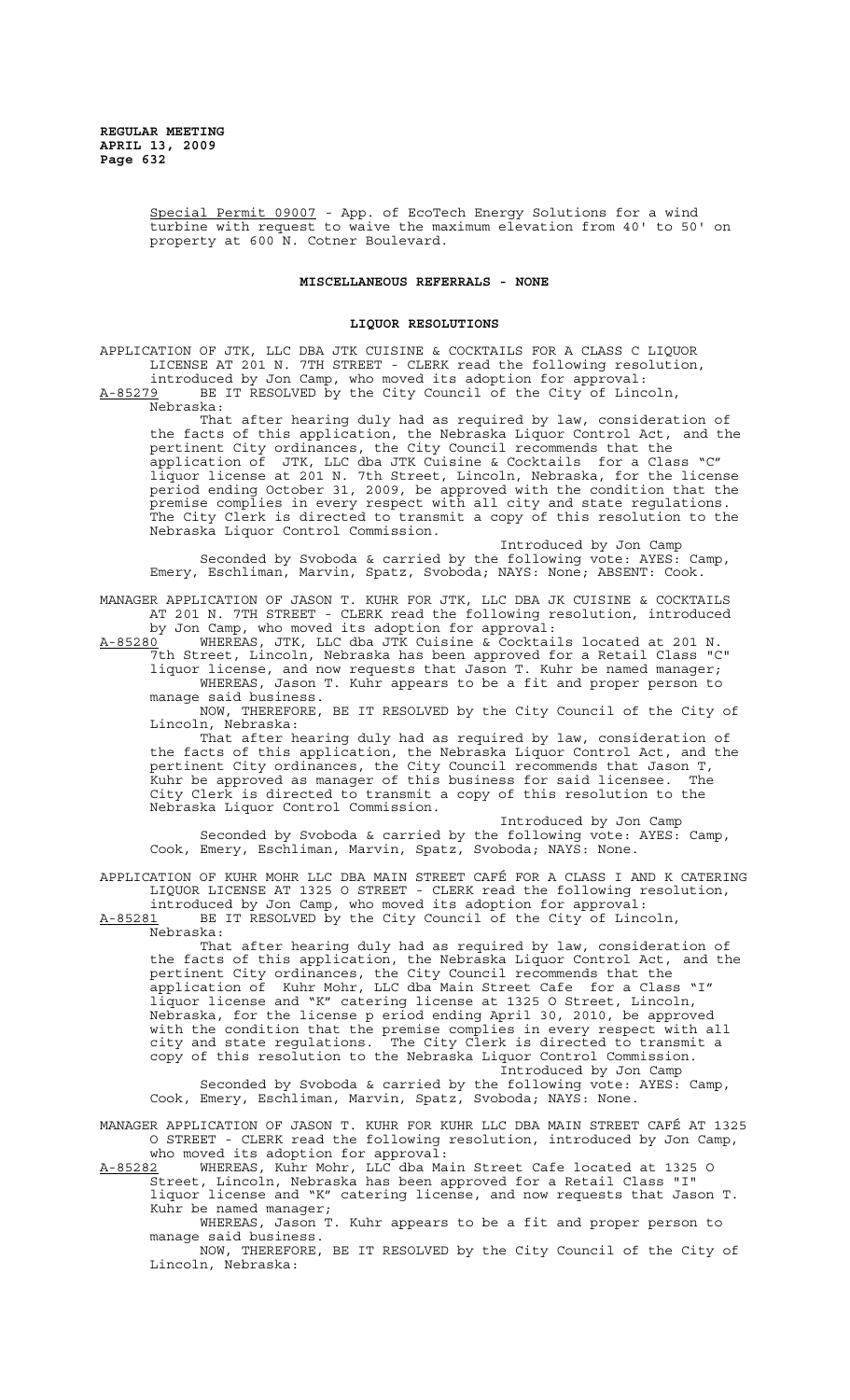That after hearing duly had as required by law, consideration of the facts of this application, the Nebraska Liquor Control Act, and the pertinent City ordinances, the City Council recommends that Jason T, Kuhr be approved as manager of this business for said licensee. The City Clerk is directed to transmit a copy of this resolution to the Nebraska Liquor Control Commission.

Introduced by Jon Camp Seconded by Svoboda & carried by the following vote: AYES: Camp, Cook, Emery, Eschliman, Marvin, Spatz, Svoboda; NAYS: None.

APPLICATION OF METRO FOOD MART INC. DBA LEON'S FOOD MART FOR A CLASS C LIQUOR LICENSE AT 2200 WINTHROP ROAD - CLERK read the following resolution, introduced by Jon Camp, who moved its adoption for approval: A-85283 BE IT RESOLVED by the City Council of the City of Lincoln,

Nebraska:

That after hearing duly had as required by law, consideration of the facts of this application, the Nebraska Liquor Control Act, and the pertinent City ordinances, the City Council recommends that the application of Metro Food Mart, Inc. dba Leon's Food Mart for a Class "C" liquor license at 2200 Winthrop Road, Lincoln, Nebraska, for the license period ending October 31, 2009, be approved with the condition that the premise complies in every respect with all city and state regulations. The City Clerk is directed to transmit a copy of this resolution to the Nebraska Liquor Control Commission.

Introduced by Jon Camp Seconded by Svoboda & carried by the following vote: AYES: Camp, Cook, Emery, Eschliman, Marvin, Spatz, Svoboda; NAYS: None.

MANAGER APPLICATION OF CHRISTOPHER I. VORHIES FOR METRO FOOD MART INC. DBA LEON'S FOOD MART AT 2200 WINTHROP ROAD - CLERK read the following

resolution, introduced by Jon Camp, who moved its adoption for approval: A-85284 WHEREAS, Metro Food Mart, Inc. dba Leon's Food Mart located at 2200 Winthrop Road, Lincoln, Nebraska has been approved for a Retail Class "C" liquor license, and now requests that Christopher I. Vorhies be named manager;

WHEREAS, Christopher I. Vorhies appears to be a fit and proper person to manage said business.

NOW, THEREFORE, BE IT RESOLVED by the City Council of the City of Lincoln, Nebraska:

That after hearing duly had as required by law, consideration of the facts of this application, the Nebraska Liquor Control Act, and the pertinent City ordinances, the City Council recommends that Christopher I. Vorhies be approved as manager of this business for said licensee. The City Clerk is directed to transmit a copy of this resolution to the Nebraska Liquor Control Commission.

Introduced by Jon Camp Seconded by Svoboda & carried by the following vote: AYES: Camp, Cook, Emery, Eschliman, Marvin, Spatz, Svoboda; NAYS: None.

# **ORDINANCES - 2ND READING & RELATED RESOLUTIONS (as required)**

- AMENDING CHAPTER 14.29 OF THE LINCOLN MUNICIPAL CODE RELATING TO USE OF STREETS FOR PRIVATE CONSTRUCTION PURPOSES BY AMENDING SECTIONS 14.29.020 AND 14.29.030 TO INCREASE STREET USE AND METERHOOD PERMIT COSTS FOR PRIVATE CONSTRUCTION PURPOSES; AND REPEALING SECTIONS 14.29.020 AND 14.29.030 OF THE LINCOLN MUNICIPAL CODE AS HITHERTO EXISTING - CLERK read an ordinance, introduced by Dan Marvin, amending Chapter 14.29 of the Lincoln Municipal Code relating to Use of Streets for Private Construction Purposes by amending Sections 14.29.020 and 14.29.030 to increase street use and meterhood permit costs for private construction purposes; and repealing Sections 14.29.020 and 14.29.030 of the Lincoln Municipal Code as hitherto existing, the second time.
- MISC. 09003 AMENDING TITLE 26 OF THE LINCOLN MUNICIPAL CODE RELATING TO THE LAND SUBDIVISION ORDINANCE BY ADDING A NEW SECTION 26.07.013 TO ADD A DEFINITION FOR ACCESS ROAD; AMENDING SECTION 26.11.060 TO MODIFY THE PROCEDURES TO APPEAL FROM FINAL ACTION OF THE PLANNING DIRECTOR; AMENDING SECTION 26.23.140 TO MODIFY THE REQUIREMENT THAT EVERY LOT SHALL FRONT UPON AND HAVE ACCESS TO A PUBLIC STREET FOR LOTS WHICH FRONT UPON A MAJOR STREET; AMENDING SECTION 26.31.010 TO MODIFY THE REQUIREMENTS FOR GRANTING A WAIVER OF LAND SUBDIVISION REQUIREMENTS; AND REPEALING SECTIONS 26.11.060, 26.23.140, AND 26.31.010 OF THE LINCOLN MUNICIPAL CODE AS HITHERTO EXISTING - CLERK read an ordinance, introduced by Dan Marvin, amending Title 26 of the Lincoln Municipal Code relating to the Land Subdivision Ordinance by adding a new Section 26.07.013 to add a definition for access road; amending Section 26.11.060 to modify the procedures to appeal from final action of the Planning Director; amending Section 26.23.140 to modify the requirement that every lot shall front upon and have access to a public street for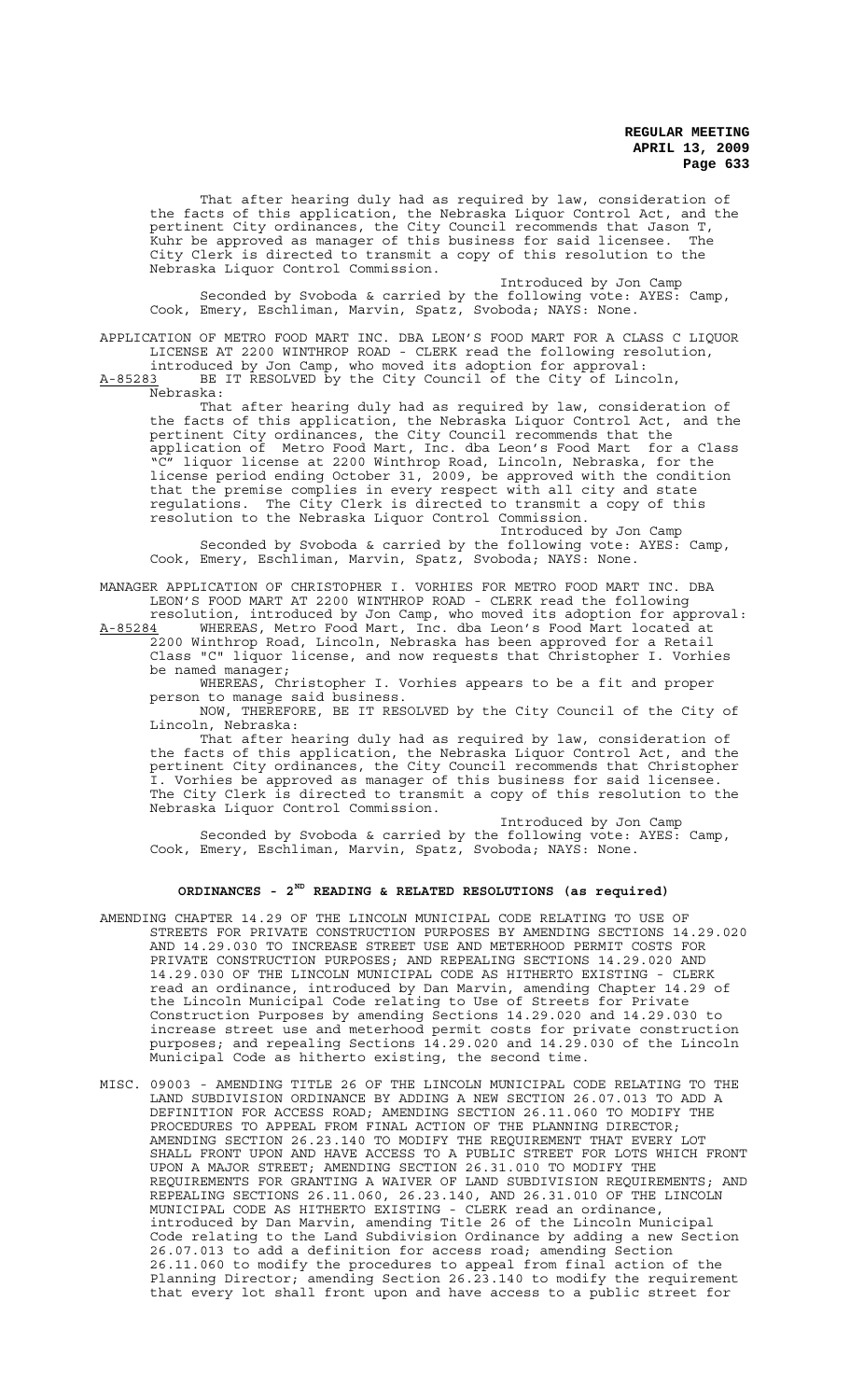lots which front upon a major street; amending Section 26.31.010 to modify the requirements for granting a waiver of land subdivision requirements; and repealing Sections 26.11.060, 26.23.140, and 26.31.010 of the Lincoln Municipal Code as hitherto existing, the second time.

AMENDING CHAPTER 14.32 OF THE LINCOLN MUNICIPAL CODE RELATING TO SPECIAL EVENTS BY AMENDING SECTION 14.32.020 TO REVISE THE DEFINITION OF SPECIAL EVENT TO PROVIDE THAT THE DEFINITION NOT BE LIMITED TO USES CURRENTLY SET FORTH IN THAT SECTION; AMENDING SECTION 14.32.070 TO EXPAND THE PUBLIC SPACE IN WHICH NO SPECIAL PERMIT SHALL BE ISSUED BEGINNING AT 12:30 A.M. THE DAY OF ANY UNIVERSITY OF NEBRASKA HOME FOOTBALL GAME AND CONTINUING THROUGH 6:30 A.M. THE FOLLOWING DAY; AND REPEALING SECTIONS 14.32.020 AND 14.32.070 OF THE LINCOLN MUNICIPAL CODE AS HITHERTO EXISTING - CLERK read an ordinance, introduced by Dan Marvin, amending Chapter 14.32 of the Lincoln Municipal Code relating to Special Events by amending Section 14.32.020 to revise the definition of special event to provide that the definition not be limited to uses currently set forth in that section; amending Section 14.32.070 to expand the public space in which no special permit shall be issued beginning at 12:30 a.m. the day of any University of Nebraska home football game and continuing through 6:30 a.m. the following day; and repealing Sections 14.32.020 and 14.32.070 of the Lincoln Municipal Code as hitherto existing, the second time.

#### **PUBLIC HEARING RESOLUTIONS**

ACCEPTING THE REPORT OF NEW AND PENDING CLAIMS AGAINST THE CITY AND APPROVING DISPOSITION OF CLAIMS SET FORTH FOR THE PERIOD OF MARCH 16 - 31, 2009 - CLERK read the following resolution, introduced by Dan Marvin, who moved its adoption:

A-85285 BE IT RESOLVED by the City Council of the City of Lincoln, Nebraska:

That the claims listed in the attached report, marked as Exhibit "A", dated April 1, 2009, of various new and pending tort claims filed against the City of Lincoln with the Office of the City Attorney or the Office of the City Clerk, as well as claims which have been disposed of, are hereby received as required by Neb. Rev. Stat. § 13-905 (Reissue 1997). The dispositions of claims by the Office of the City Attorney, as shown by the attached report, are hereby approved:

| DENIED                    |           | ALLOWED/SETTLED                      |          |
|---------------------------|-----------|--------------------------------------|----------|
| Linda Gerlach             | NAS*      | Catherine A. Munoz &                 |          |
| Rodney L. Geis            | NAS*      | State Farm Insurance Co. \$18,500.00 |          |
| Ritchie Bros.             | NAS*      | Christine Shield                     | 500.00   |
| Daphne Sponey-Leybold     | 864.15    | Cornhusker Dental Clinic             | 945.00   |
| Servant Cab Co.           | 3,148.28  | Kevin Guse                           | 2,246.92 |
| Jerry C. Martin           | NAS*      | Troy J. Anderson                     | 1,451.92 |
| Sentry Insurance          |           | Daniel Lewis Sr.                     | 1,149.54 |
| (Claim No. 50A126372-851) | 10,060.95 | Joan Kinsey                          | 3,050.43 |
| Brandon Mifsud            | 100.00    |                                      |          |

\* No Amount Specified The City Attorney is hereby directed to mail to the various claimants listed herein a copy of this resolution which shows the final disposition of their claim. Introduced by Dan Marvin

Seconded by Svoboda & carried by the following vote: AYES: Camp, Cook, Emery, Eschliman, Marvin, Spatz, Svoboda; NAYS: None.

WAIVER NO. 09001 - REQUEST OF THE PLANNING DIRECTOR TO WAIVE THE REQUIREMENTS OF THE LAND SUBDIVISION ORDINANCE FOR PAVING OF Q STREET, INSTALLATION OF SIDEWALKS ON Q STREET AND NORTH 36TH STREET, AND THE INSTALLATION OF A STREET TREE WITHIN SPAHN ADDITION, GENERALLY LOCATED AT NORTH 36TH STREET AND Q STREET - PRIOR to reading:

SVOBODA Moved to amend Bill No. 09R-53 on page 1, line 19 by striking "38<sup>th"</sup> and inserting 36<sup>th</sup> and to strike "denied" and inserting approved until such time as the building permit is requested.

Seconded by Camp & carried by the following vote: AYES: Camp, Eschliman, Spatz, Svoboda; NAYS: Cook, Emery, Marvin.

CLERK Read the following resolution, introduced by Dan Marvin, who moved its adoption:<br>A-85286 WHEREAS

WHEREAS, Final Plat # 08040 for Spahn Addition generally located at N. 36th Street and Q Street was previously approved by the City of Lincoln; and

WHEREAS, the conditions of approval of said Final Plat require the paving of Q Street, the installation of sidewalks along Q Street and N.<br>36th Street and the planting of a street tree along N. 36th Street 36th Street and the planting of a street tree along N. 36th Street abutting said Final Plat; and

WHEREAS, applicant has requested a modification to waive said requirements pursuant to § 26.31.010 of the Lincoln Municipal Code; and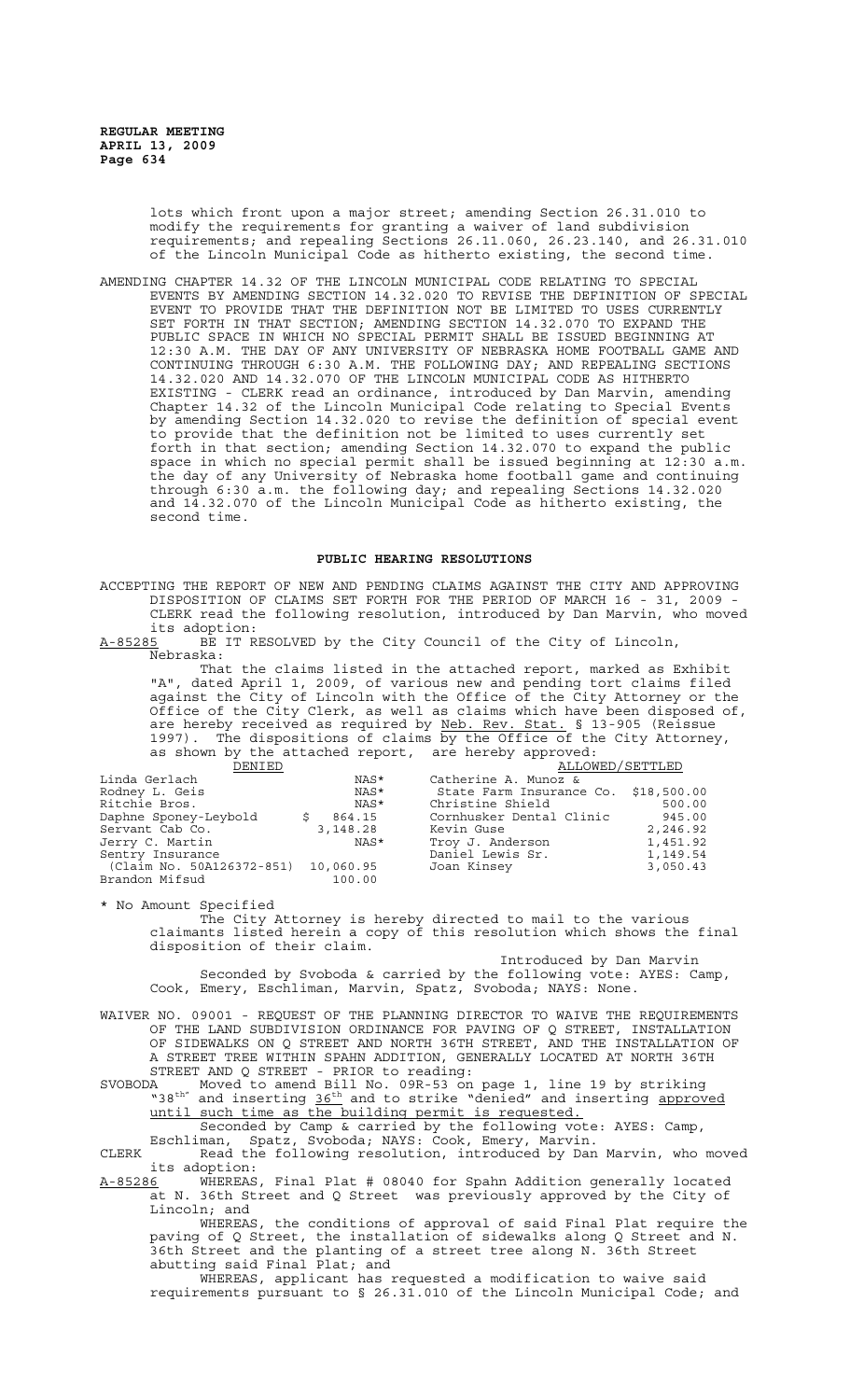WHEREAS, the Planning Commission has reviewed said request and has recommended approval of the street paving waiver and denial of the sidewalk and street tree waivers; and

WHEREAS, the City Council finds that the strict application of all requirements would not result in actual difficulties or substantial hardship or injustice to the property owner.

NOW, THEREFORE, BE IT RESOLVED by the City of Lincoln, Nebraska: 1. That the requested waiver of the requirements of Final Plat # 08040 at N. 36th Street and Q Street relating to the paving of Q Street is hereby approved.

2. That the requested waiver of the requirements of Final Plat #08040 at N. 36th Street and Q Street relating to the installation of sidewalks along Q Street and N. 36th Street, and the installation of a street tree along N. 38<sup>th</sup> 36th Street are hereby denied approved until such time vacant lot building permit is requested.

3. That all other conditions for approval of Final Plat # 08040, Spahn Addition, at N. 36th Street and Q Street are hereby 3. That all other conditions for approval of Final Plat 08040, Spahn Addition, at N. 36th Street and Q Street are hereby ratified and shall remain in full force and effect.

Introduced by Dan Marvin Seconded by Svoboda & carried by the following vote: AYES: Camp, Eschliman, Spatz, Svoboda; NAYS: Cook, Emery, Marvin.

APPROVING A FUNDING AGREEMENT BETWEEN THE CITY AND STATE DEPARTMENT OF ROADS SO THAT THE IDENTIFIED PROJECTS WILL BE ELIGIBLE FOR FEDERAL HIGHWAY STIMULUS FUNDS PROVIDED BY THE AMERICAN RECOVERY AND REINVESTMENT ACT OF 2009 FOR A SIX-LANE DIVIDED CONCRETE PAVEMENT, PROJECT NO. LCLC-55(168), ANTELOPE VALLEY NORTH/SOUTH ROADWAY, P STREET TO VINE STREET - PRIOR to reading:<br>MARVIN Mo

Moved to continue Public Hearing and Action for one week to 4/20/09.

Seconded by Svoboda & carried by the following vote: AYES: Camp, Cook, Emery, Eschliman, Marvin, Spatz, Svoboda; NAYS: None.

APPROVING THE CREEKSIDE VILLAGE REDEVELOPMENT AGREEMENT BETWEEN THE CITY AND CREEKSIDE VILLAGE, LTD., RELATING TO THE REDEVELOPMENT OF PROPERTY GENERALLY LOCATED ON THE WEST SIDE OF 10TH AND MILITARY ROAD - PRIOR to

reading:<br>MARVIN Mo Moved to amend Bill No. 09R-51 by accepting the substitute Agreement attached hereto.

Seconded by Svoboda & carried by the following vote: AYES: Camp,

Cook, Emery, Eschliman, Marvin, Spatz, Svoboda; NAYS: None. CLERK Read the following resolution, introduced by Dan Marvin, who moved

its adoption:<br><u>A-85287</u> BE IT R BE IT RESOLVED by the City Council of the City of Lincoln, Nebraska:

That the agreement entitled City of Lincoln Redevelopment Agreement (10th & Military Project) which is attached hereto, marked as Attachment "A" and made a part hereof by reference, between the City of Lincoln and Creekside Village, Ltd., outlining certain conditions and understandings relating to the redevelopment of property generally located on the west side of 10th and Military Road for development of multi-family rental units, townhomes, associated parking, park and street improvements, is approved.

BE IT FURTHER RESOLVED that the Mayor is authorized to execute the Agreement on behalf of the City.

BE IT FURTHER RESOLVED that the City Clerk is directed to return one fully executed copy of this Agreement to Rick Peo, Chief Assistant City Attorney, for distribution to the parties.

BE IT FURTHER RESOLVED that the City Attorney is directed to record the Redevelopment Agreement or a summary memorandum thereof with the Register of Deeds, filing fees to be paid by the City.

Introduced by Dan Marvin

Seconded by Spatz & carried by the following vote: AYES: Camp, Cook, Emery, Eschliman, Marvin, Spatz, Svoboda; NAYS: None.

# **ORDINANCE - 1ST READING & RELATED RESOLUTIONS (AS REQUIRED)**

VACATION 08009 – APPLICATION OF NEBRASKA ACQUISITION CORP. TO VACATE THE WEST 362 FEET OF THE EAST-WEST ALLEY BETWEEN SOUTH 18TH STREET AND SOUTH 20TH STREET AND BETWEEN J STREET AND K STREET - CLERK read an ordinance, introduced by John Spatz, vacating the west 362 feet of the east-west alley between South 18<sup>th</sup> Street and South 20<sup>th</sup> Street and between J Street and K Street, and retaining title thereto, in the City of Lincoln, Lancaster County, Nebraska, the first time.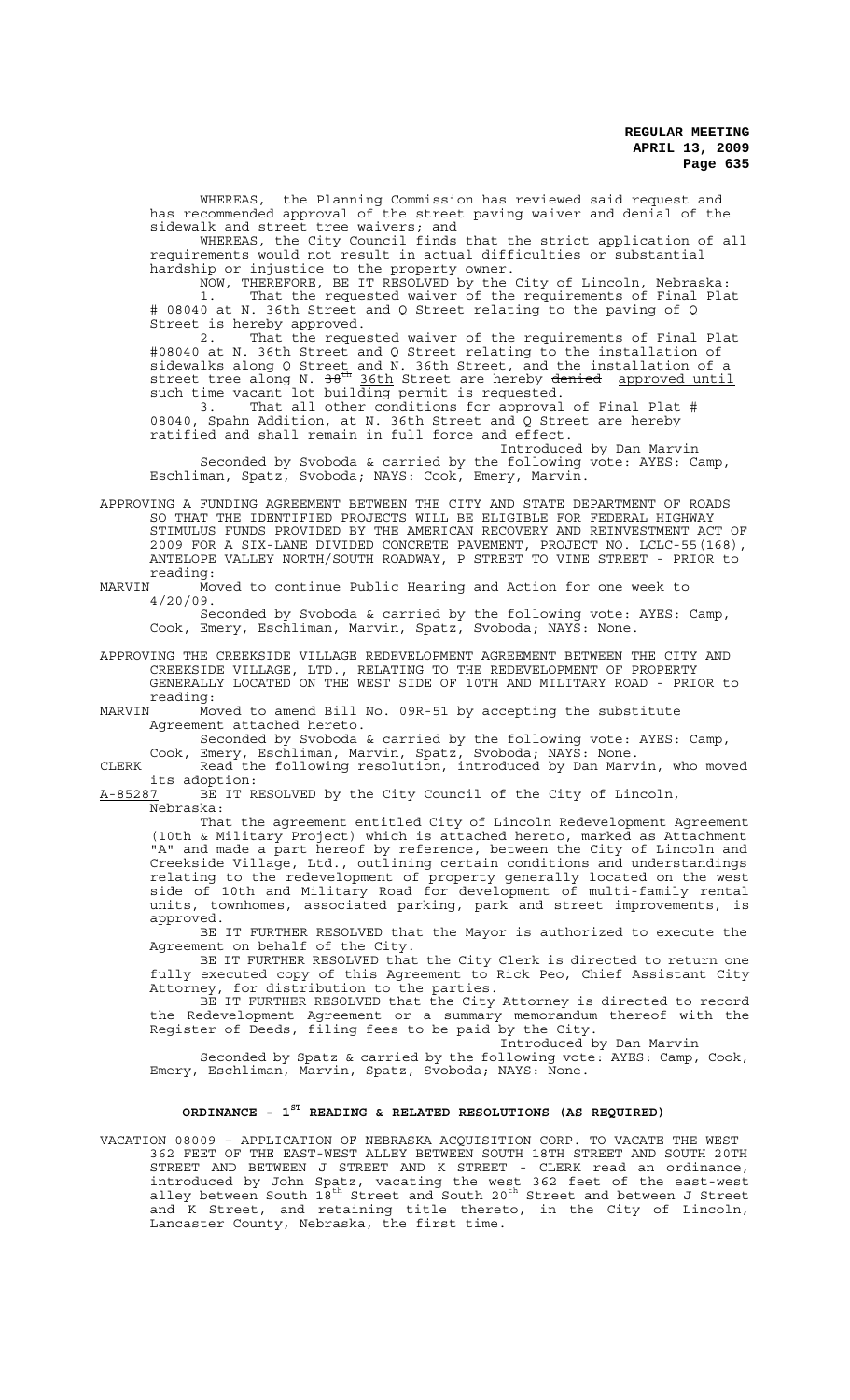- ANNEXATION 08025 AMENDING THE LINCOLN CORPORATE LIMITS MAP BY ANNEXING APPROXIMATELY 10 ACRES OF PROPERTY GENERALLY LOCATED SOUTH AND WEST OF THE SOUTHWEST CORNER OF S.W. 48TH STREET AND WEST O STREET. (RELATED ITEMS: 09-47, 09-48, 09R-57) - CLERK read an ordinance, introduced by John Spatz, annexing and including the below described land as part of the City of Lincoln, Nebraska and amending the Corporate Limits Map attached to and made a part of Ordinance No. 18208, to reflect the extension of the corporate limits boundary of the City of Lincoln, Nebraska established and shown thereon, the first time.
- CHANGE OF ZONE 08061 APPLICATION OF SHOEMAKER'S TRUCK STATION, INC. FOR A CHANGE OF ZONE FROM AG AGRICULTURAL DISTRICT TO H-3 HIGHWAY COMMERCIAL DISTRICT ON PROPERTY GENERALLY LOCATED SOUTH AND WEST OF THE SOUTHWEST CORNER OF S.W. 48TH STREET AND WEST O STREET. (RELATED ITEMS: 09-47, 09- 48, 09R-57) - CLERK read an ordinance, introduced by John Spatz, amending the Lincoln Zoning District Maps adopted by reference and made a part of Title 27 of the Lincoln Municipal Code, pursuant to Section 27.05.020 of the Lincoln Municipal Code, by changing the boundaries of the districts established and shown thereon, the first time.
- COMP. PLAN CONFORMITY 09002 APPROVING AND ADOPTING A PROPOSED AMENDMENT TO THE WEST O STREET REDEVELOPMENT PLAN TO ADD THE "SHOEMAKERS REDEVELOPMENT PROJECT" FOR CONSTRUCTION OF TWO BUILDINGS ON PROPERTY GENERALLY LOCATED AT THE SOUTHWEST CORNER OF S.W. 48TH STREET AND WEST O STREET. (RELATED ITEMS: 09-47, 09-48, 09R-57) (ACTION DATE: 4/27/09)
- AUTHORIZING THE CITY OF LINCOLN, NEBRASKA TO ENTER INTO A LEASE-PURCHASE TRANSACTION WITH UNION BANK AND TRUST COMPANY, LINCOLN, NEBRASKA, FOR THE ACQUISITION OF STREET LIGHTING EQUIPMENT - CLERK read an ordinance, introduced by John Spatz, authorizing and approving a lease-purchase transaction with Union Bank and Trust Company, the proceeds of which will be used to pay the costs of acquiring and installing street lights and related improvements; approving the issuance, sale and delivery of not to exceed \$2,500,000 principal amount of certificates of participation in such lease; fixing in part and providing for the fixing in part of certain provisions of the lease; and related matters, the first time.

## **ORDINANCES - 3RD READING & RELATED RESOLUTIONS (as required)**

APPROVING A CONTRACT BETWEEN THE CITY AND LINCOLN HAYMARKET DEVELOPMENT CORP. TO OPERATE AND REGULATE A SATURDAY PUBLIC MARKET IN THE HAYMARKET AREA, 7TH STREET FROM P TO Q STREETS AND P STREET FROM 7TH TO 8TH STREETS FROM MAY 2, 2009 THROUGH OCTOBER 10, 2009 AND ON 8TH STREET FROM P TO Q STREET FROM JUNE 13, 2009 THROUGH AUGUST 8, 2009 - CLERK read an ordinance, introduced by Doug Emery, accepting and approving the Contract between the City of Lincoln, Nebraska, a municipal corporation, and the Lincoln Haymarket Development Corporation for establishment and regulation of a Saturday public market in the Haymarket area, 7th Street from P to Q Streets and P Street from  $7<sup>th</sup>$  to  $8<sup>th</sup>$  Streets, from May 2, 2009 through October 10, 2009, and on  $8^{th}$  Street from P to Q Street from June 13, 2009 through August 8, 2009 and authorizing the Mayor to sign such Contract on behalf of the City, the third time.

EMERY Moved to pass the ordinance as read.

Seconded by Svoboda & carried by the following vote: AYES: Camp, Cook, Emery, Eschliman, Marvin, Spatz, Svoboda; NAYS: None. The ordinance, being numbered **#19227**, is recorded in Ordinance Book #26, Page

APPROVING THE PHASE I ANTELOPE VALLEY PARKWAY PLAZA TRIANGLE REDEVELOPMENT AGREEMENT BETWEEN THE CITY AND ASSURITY LIFE INSURANCE COMPANY RELATING TO THE REDEVELOPMENT OF PROPERTY GENERALLY LOCATED BETWEEN THE FUTURE ANTELOPE VALLEY PARKWAY AND FUTURE UNION PLAZA, AND Q AND R STREETS IN EAST DOWNTOWN LINCOLN. (RELATED ITEMS: 09R-47, 09-37, 09-38, 09-41, 09R-48, 09R-49) (ACTION DATE: 4/13/09)- CLERK read the following resolution, introduced by Doug Emery, who moved its adoption:

 $A-85288$  BE IT RESOLVED by the City Council of the City of Lincoln,

Nebraska:

That the agreement entitled Phase I Antelope Valley Parkway Plaza Triangle Redevelopment Agreement, which is attached hereto, marked as Attachment "A" and made a part hereof by reference, between the City of Lincoln and Assurity Life Insurance Company, outlining certain conditions and understandings relating to the redevelopment of property generally bounded by 19th Street (a/k/a Antelope Valley Parkway) on the west, Union Plaza on the east, Q Street on the south and R Street on the north in East Downtown Lincoln for a mixed use office building, is approved.

BE IT FURTHER RESOLVED that the Mayor is authorized to execute the Agreement on behalf of the City.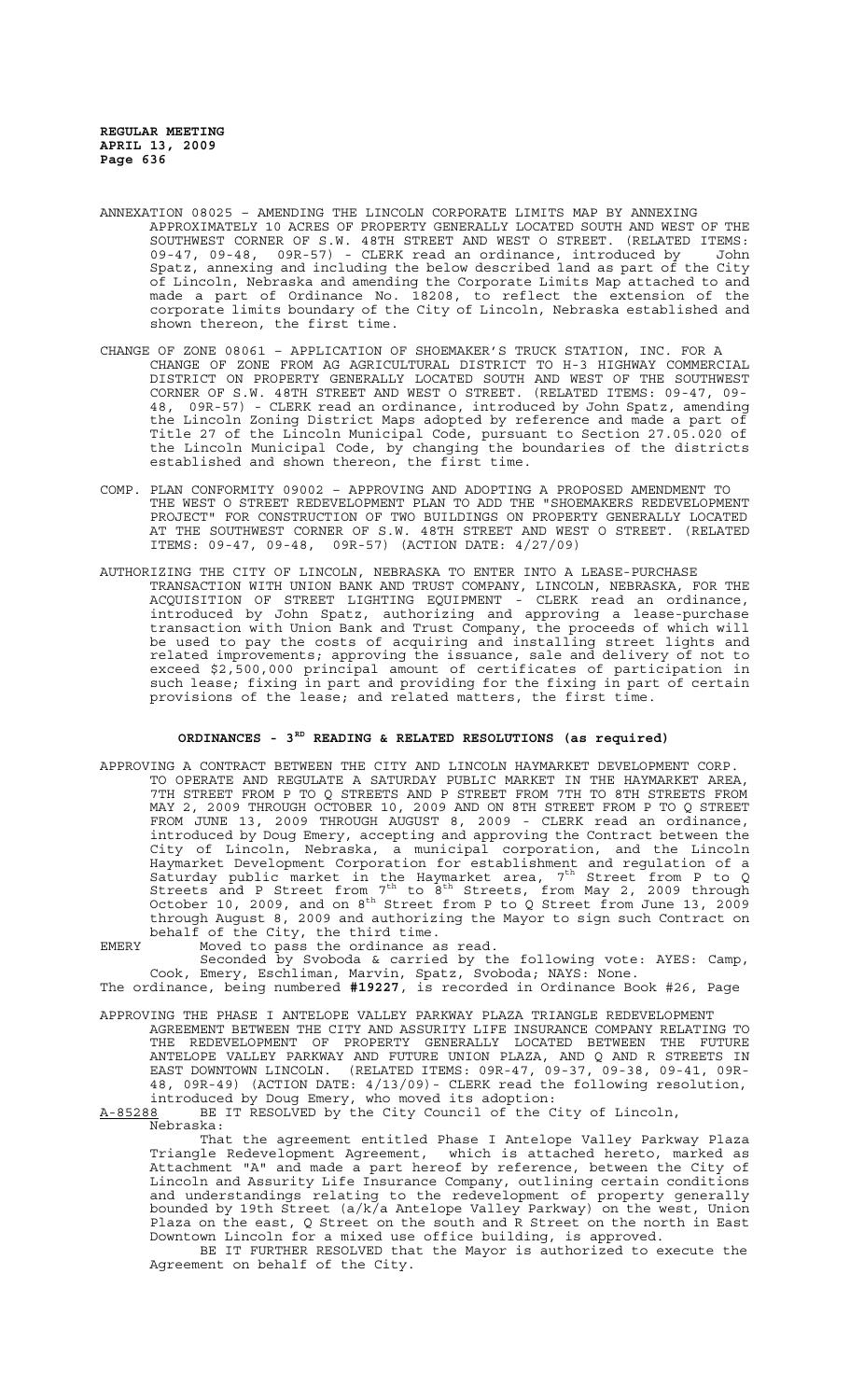BE IT FURTHER RESOLVED that the City Clerk is directed to return one fully executed copy of this Agreement to Rick Peo, Chief Assistant City Attorney, for distribution to the parties.

Introduced by Doug Emery Seconded by Svoboda & carried by the following vote: AYES: Camp, Cook, Emery, Eschliman, Marvin, Spatz, Svoboda; NAYS: None.

VACATION 09001 – APPLICATION OF THE JOINT ANTELOPE VALLEY AUTHORITY AND

ASSURITY LIFE INSURANCE CO. TO VACATE 20TH STREET BETWEEN S AND Q STREET; 21ST STREET BETWEEN R AND Q STREETS; R STREET BETWEEN PROPOSED ANTELOPE VALLEY PARKWAY AND 21ST STREET; S STREET BETWEEN PROPOSED ANTELOPE VALLEY PARKWAY AND 20TH STREET; A PORTION OF THE EAST-WEST ALLEY, BLOCK 4, LINCOLN DRIVING PARK COMPANY'S 2ND SUBDIVISION; AND THE EAST-WEST ALLEY IN BLOCK 7 AND 8, KINNEY'S O STREET ADDITION, AND RETAINING TITLE IN THE CITY OF LINCOLN. (RELATED ITEMS: 09R-47, 09-37, 09-38, 09-41, 09R-48, 09R-49) - CLERK read an ordinance, introduced by Doug Emery, vacating 20<sup>th</sup> Street between S and Q Street; 21<sup>st</sup> Street between R and Q Streets; R Street between proposed Antelope Valley Parkway and 21st Street; S Street between proposed Antelope Valley and 20<sup>th</sup> Street, a portion of the east-west alley, Linck 4, Lincoln Driving Park Company's 2<sup>nd</sup> Subdivision; and the east-west alley in Block 7 and 8, Kinney's O Street Addition, and retaining title thereto in the City of Lincoln, Lancaster County, Nebraska, the third time.

EMERY Moved to pass the ordinance as read.

Seconded by Svoboda & carried by the following vote: AYES: Camp, Cook, Emery, Eschliman, Marvin, Spatz, Svoboda; NAYS: None.

The ordinance, being numbered **#19228**, is recorded in Ordinance Book #26, Page

AUTHORIZING THE ISSUANCE OF A TAX ALLOCATION BOND WITH A TOTAL NOT TO EXCEED \$7.2 MILLION FOR THE CITY OF LINCOLN, PHASE I ANTELOPE VALLEY PARKWAY PLAZA TRIANGLE REDEVELOPMENT PROJECT. (RELATED ITEMS: 09R-47, 09-37, 09-

38, 09-41, 09R-48, 09R-49) - PRIOR to reading:

SVOBODA Moved to amend Bill No. 09-38 in the following manner:<br>(a) On page 1, under Article I, Section 1.1, paragraph (b),

- (a) On page 1, under Article I, Section 1.1, paragraph (b), delete "(the "**Project"**).
	- (b) On page 2, under Article I, Section 1.1, in the second to last line of Paragraph (d), in the parenthetical after the work **"Project"** insert the words or the **"2009 Project"**.

Seconded by Emery & carried by the following vote: AYES: Camp, Cook, Emery, Eschliman, Marvin, Spatz, Svoboda; NAYS: None.

CLERK Read an ordinance, introduced by Doug Emery, authorizing and providing for the issuance of not to exceed \$7,200,000 the City of Lincoln, Nebraska, Phase I Antelope Valley Parkway Plaza Triangle Redevelopment Project Taxable Tax Allocation Bonds, Series 2009, for the purpose of paying(1) all or part of the costs of acquiring, purchasing, constructing, reconstructing, improving, extending, rehabilitating, installing, equipping, furnishing, and completing certain public improvements within the City's Phase I Antelope Valley Parkway Plaza Triangle Redevelopment Project inclusive of any acquisition of real estate and/or interests in real estate in connection therewith and (2) the costs of issuance thereof; prescribing the form and certain of the details of the bonds; pledging certain tax allocation and other tax revenues to payment of the principal of and interest on the bonds as the same become due and to carry out all other covenants of this ordinance; limiting payment of the bonds to said tax allocation and other tax revenues; creating and establishing funds and accounts; authorizing the sale and delivery of the bonds; delegating, authorizing and directing and finance director to exercise his own independent discretion and judgment in determining and finalizing the terms and provisions with respect to the bonds not specified herein; providing for application of the proceeds of the bonds; providing for payment of the principal or and interest on the bonds; taking other action and making other covenants and agreements in connection with the foregoing; and related matters, the third time. EMERY Moved to pass the ordinance as amended.

Seconded by Svoboda & carried by the following vote: AYES: Camp, Cook, Emery, Eschliman, Marvin, Spatz, Svoboda; NAYS: None. The ordinance, being numbered **#19229**, is recorded in Ordinance Book #26, Page

APPROVING A LEASE AGREEMENT BETWEEN THE CITY AND NEIGHBORHOODS, INC. DBA NEIGHBORWORKS LINCOLN FOR THE PROPERTY LOCATED IN BLOCK 1 AND 3, DEERFIELD SUBDIVISION, INCLUDING THE OLD CARNEGIE LIBRARY AND ASSOCIATED PARKING AT 2121 N. 27TH STREET FOR A 13 MONTH TERM. (RELATED ITEMS: 09R-47, 09-37, 09-38, 09-41, 09R-48, 09R-49) - CLERK read an ordinance, introduced by Doug Emery, accepting and approving the Lease between the City of Lincoln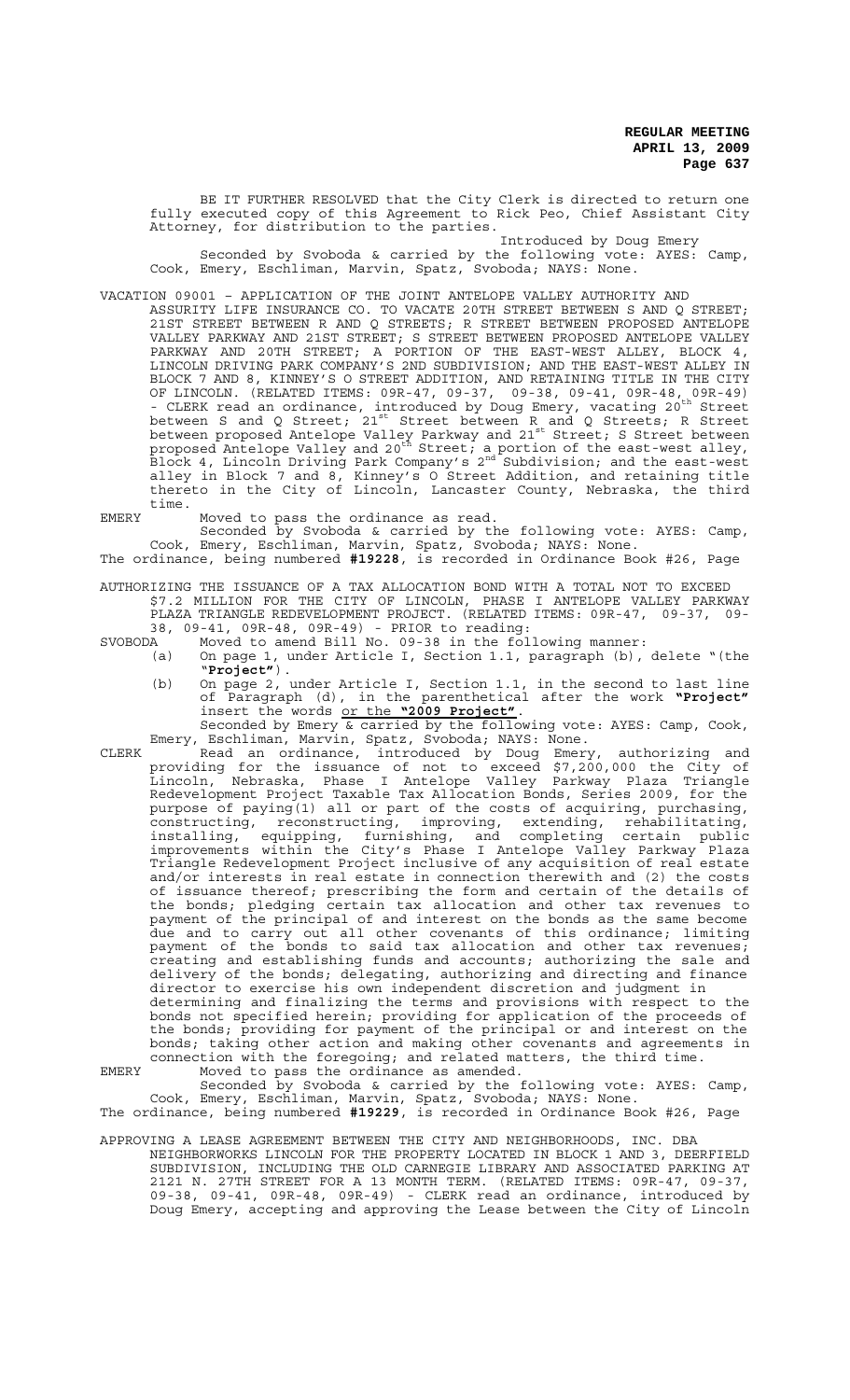and Neighborhoods, Inc. dba NeighborWorks Lincoln for a lease of the Carnegie Library building and associated parking at 2121 N. 27<sup>th</sup> Street for a primary term from May 1, 2009 through March 31, 2010 with the options to extend for an additional six months, the third time.

EMERY Moved to pass the ordinance as read. Seconded by Svoboda & carried by the following vote: AYES: Camp, Cook, Emery, Eschliman, Marvin, Svoboda; NAYS: None; ABSTAINED: Spatz. The ordinance, being numbered **#19230**, is recorded in Ordinance Book #26, Page

APPROVING THE ANTELOPE VILLAGE PROJECT REDEVELOPMENT AGREEMENT BETWEEN THE CITY AND NEIGHBORHOODS, INC. DBA NEIGHBORWORKS LINCOLN, RELATING TO THE REDEVELOPMENT OF PROPERTY GENERALLY LOCATED BETWEEN P AND Q, 23RD AND 24TH STREETS. (RELATED ITEMS: 09R-47, 09-37, 09-38, 09-41, 09R-48, 09R-49) (ACTION DATE: 4/13/09)- CLERK read the following resolution, introduced by Doug Emery, who moved its adoption:<br>A-85289 BE IT RESOLVED by the City Cour

A-85289 BE IT RESOLVED by the City Council of the City of Lincoln, Nebraska: That the agreement entitled Antelope Village Project Redevelopment Agreement (Antelope Village Redevelopment Project) which is attached hereto, marked as Attachment "A" and made a part hereof by reference, between the City of Lincoln and Neighborhoods, Inc. dba NeighborWorks Lincoln, outlining certain conditions and understandings relating to the redevelopment of property generally located between P and Q, 23rd and 24th Streets for development of townhomes, a mixed use building consisting of office, retail space and residential condominium units, and a parking lot, is approved.

BE IT FURTHER RESOLVED that the Mayor is authorized to execute the Agreement on behalf of the City.

BE IT FURTHER RESOLVED that the City Clerk is directed to return one fully executed copy of this Agreement to Rick Peo, Chief Assistant City Attorney, for distribution to the parties.

BE IT FURTHER RESOLVED that the City Clerk is directed to record the Redevelopment Agreement or a summary memorandum thereof against Lots 1 through 12, Block 17, Kinney's O Street Addition, Lincoln, Lancaster County, Nebraska with the Register of Deeds, filing fees to be paid by the City.

Introduced by Doug Emery

Seconded by Svoboda & carried by the following vote: AYES: Camp, Cook, Emery, Eschliman, Marvin, Svoboda; NAYS: None; ABSTAINED: Spatz.

APPROVING THE MATT TALBOT KITCHEN AND OUTREACH PROJECT REDEVELOPMENT AGREEMENT BETWEEN THE CITY AND MATT TALBOT KITCHEN AND OUTREACH, INC. RELATING TO THE REDEVELOPMENT OF PROPERTY GENERALLY LOCATED AT 2121 N. 27TH STREET. (RELATED ITEMS: 09R-47, 09-37, 09-38, 09-41, 09R-48, 09R-49) (ACTION DATE:  $\frac{4}{13/09}$ ) - PRIOR to reading:<br>MARVIN Moved to amend Bill No

MARVIN Moved to amend Bill No. 09R-49 by accepting the attached Exhibits B (Promissory Note) and C (Deed of Trust) to Exhibit "4" (Real Estate Sales Agreement) which is attached to Attachment "A", the Matt Talbot Kitchen & Outreach Project Redevelopment Agreement.

Seconded by Svoboda & carried by the following vote: AYES: Camp, Cook, Emery, Eschliman, Marvin, Spatz, Svoboda; NAYS: None.

CLERK Read the following resolution, introduced by Doug Emery, who moved its adoption as amended:<br>A-85290 BE IT RESOLVED by t

BE IT RESOLVED by the City Council of the City of Lincoln, Nebraska: That the agreement entitled Matt Talbot Kitchen and Outreach Project Redevelopment Agreement (Matt Talbot Redevelopment Project) which is attached hereto, marked as Attachment "A" and made a part hereof by reference, between the City of Lincoln and Matt Talbot Kitchen and Outreach, Inc., outlining certain conditions and understandings relating to the redevelopment of property generally located at 2121 N. 27th Street for development of the existing Carnegie Library and construction of a new 9,000 square foot building and related parking, is approved.

BE IT FURTHER RESOLVED that the Mayor is authorized to execute the Agreement on behalf of the City.

BE IT FURTHER RESOLVED that the City Clerk is directed to return one fully executed copy of this Agreement to Rick Peo, Chief Assistant City Attorney, for distribution to the parties.

BE IT FURTHER RESOLVED that the City Attorney is directed to record the Redevelopment Agreement or a summary memorandum thereof with the Register of Deeds after the redevelopment project site is replatted as Lot 1, B.A. Schmeichel Addition, filing fees to be paid by the City.

Introduced by Doug Emery

Seconded by Svoboda & carried by the following vote: AYES: Camp, Cook, Emery, Eschliman, Marvin, Spatz, Svoboda; NAYS: None.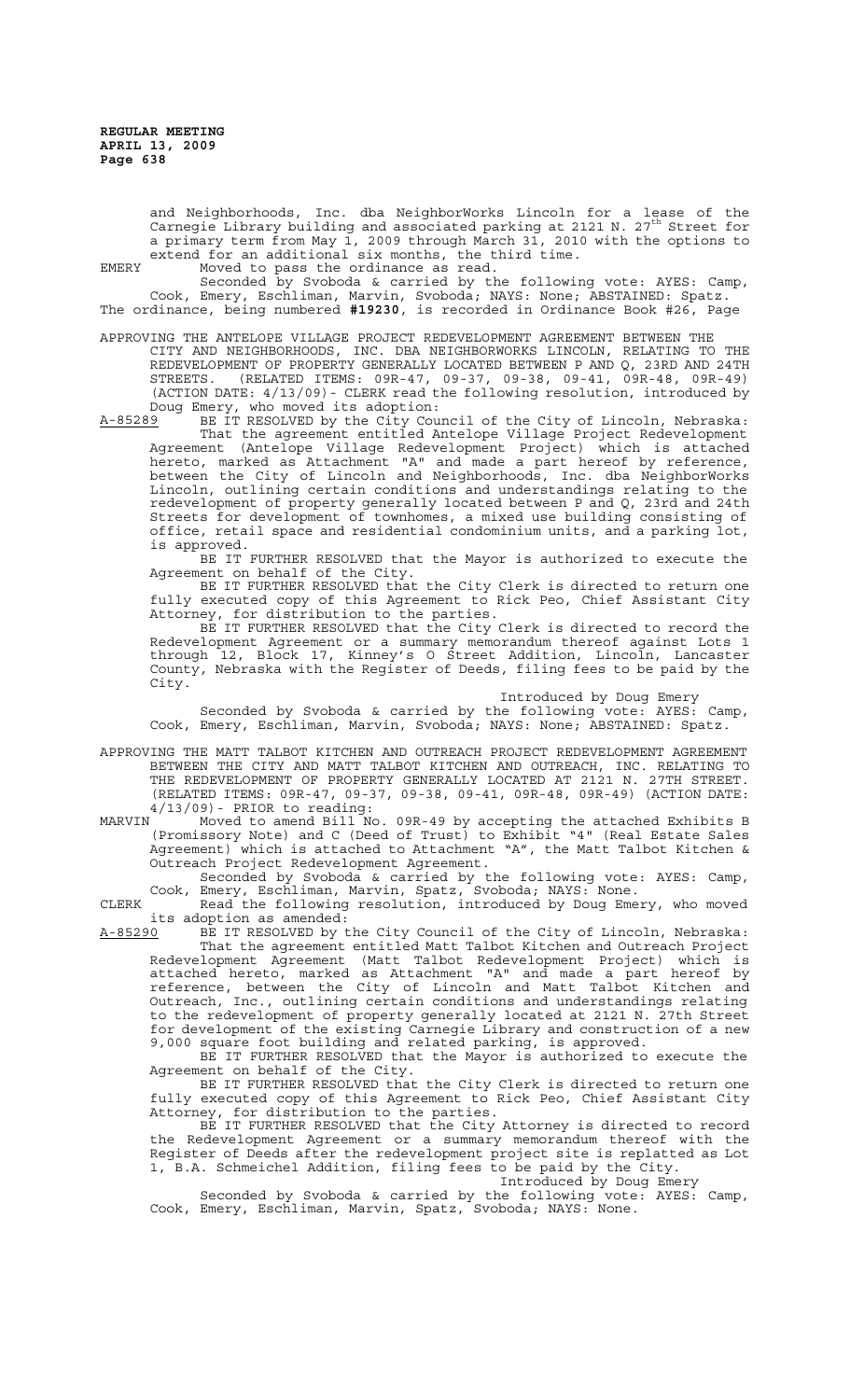AMENDING SECTION 5.38.050 OF THE LINCOLN MUNICIPAL CODE TO INCREASE PERMIT FEES FOR MOTELS, HOTELS, ROOMING, LODGING, AND APARTMENT HOUSES, AND REPEALING SECTION 5.38.050 AS HITHERTO EXISTING - PRIOR to reading:

SPATZ Moved to delay action for two weeks with continued Public Hearing to 4/27/09.

Seconded by Camp & carried by the following vote: AYES: Camp, Cook, Emery, Eschliman, Marvin, Spatz, Svoboda; NAYS: None.

- CLERK Read an ordinance, introduced by Doug Emery, amending Section 5.38.050 of the Lincoln Municipal Code to increase permit fees for motels, hotels, rooming, lodging, and apartment houses; and repealing Section 5.38.050 of the Lincoln Municipal Code as hitherto existing, the third time.
- AMENDING CHAPTER 24.12 OF THE LINCOLN MUNICIPAL CODE, THE PLUMBING CODE, BY AMENDING SECTION 24.12.020 RELATING TO REQUESTS FOR INSPECTIONS BY HOMEOWNERS; AMENDING SECTION 24.12.025 TO INCREASE PLUMBING PERMIT FEES; AMENDING SECTION 24.12.030 RELATING TO THE PLUMBING BOARD OF APPEALS TO PROVIDE FOR APPEAL HEARING PROCEDURES; AMENDING SECTION 24.12.450 TO INCREASE UNDERGROUND IRRIGATION SYSTEM PERMIT FEES; AND REPEALING SECTIONS 24.12.020. 24.12.025, 24.12.030 AND 24.12.450 OF THE LINCOLN MUNICIPAL CODE AS HITHERTO EXISTING - CLERK read an ordinance, introduced by Doug Emery, amending Chapter 24.12 of the Lincoln Municipal Code, the Lincoln Plumbing Code by amending Section 24.12.020 relating to requests for inspections by homeowners; amending Section 24.12.025 to increase plumbing permit fees; amending Section 24.12.030 relating to the Plumbing Board of Appeals to provide for appeal hearing procedures; amending Section 24.12.450 to increase underground irrigation system permit fees; and repealing Sections 24.12.020, 24.12.025, 24.12.030, and 24.12.450 of the Lincoln Municipal Code as hitherto existing, the third time. EMERY Moved to pass the ordinance as read.

Seconded by Svoboda & carried by the following vote: AYES: Camp, Cook, Emery, Eschliman, Marvin, Spatz, Svoboda; NAYS: None.

# The ordinance, being numbered **#19231**, is recorded in Ordinance Book #26, Page

#### **OPEN MICROPHONE SESSION**

Richard Esquivel, 733 Cumings St., came forward about his concerns of the City's  $4^{\text{th}}$  of July celebration being moved to July 3<sup>rd</sup>. He was also unhappy with preference going to Football Season ticket holders to purchase tickets to Larry the Cable Guy and wondered why the City would support this. He thanked the State of Nebraska for coming forward to do an audit of the Antelope Valley project.

This matter was taken under advisement.

#### **MISCELLANEOUS BUSINESS**

#### **PENDING -**

CHANGE OF ZONE 08019 - APPLICATION OF ROBERT AND VICTORIA ROKEBY FOR A CHANGE OF ZONE FROM R-3 RESIDENTIAL DISTRICT TO H-3 HIGHWAY COMMERCIAL DISTRICT ON PROPERTY GENERALLY LOCATED AT N. 35TH STREET AND SUPERIOR STREET.

CAMP Moved to Withdraw Bill No. 08-64.

Seconded by Spatz & carried by the following vote: AYES: Camp, Cook, Emery, Eschliman, Marvin, Spatz, Svoboda; NAYS: None.

The ordinance, having been **WITHDRAWN**, was assigned the File **#38-4591** & was placed on file in the Office of the City Clerk.

CAMP Moved to extend the Pending List to April 20, 2009. Seconded by Svoboda & carried by the following vote: AYES: Camp, Cook, Emery, Eschliman, Marvin, Spatz, Svoboda; NAYS: None.

# **UPCOMING RESOLUTIONS**

CAMP Moved to approve the resolutions to have Public Hearing on April 20, 2009.

Seconded by Svoboda & carried by the following vote: AYES: Camp, Cook, Emery, Eschliman, Marvin, Spatz, Svoboda; NAYS: None.